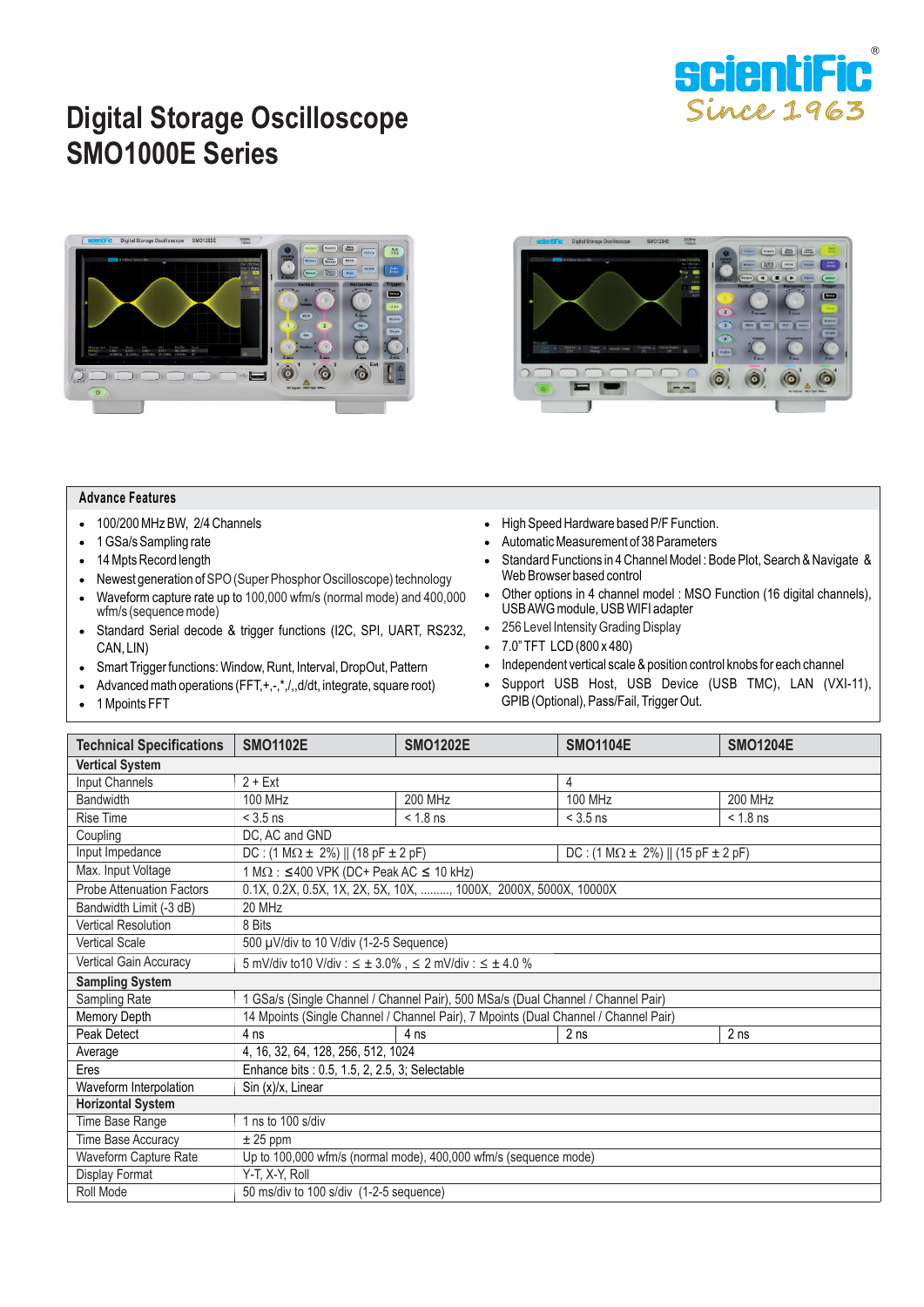| <b>Technical Specifications</b>                                                                               |                      | <b>SMO1102E</b>                                                                | <b>SMO1202E</b>                                                                     | <b>SMO1104E</b>       | <b>SMO1204E</b> |  |  |
|---------------------------------------------------------------------------------------------------------------|----------------------|--------------------------------------------------------------------------------|-------------------------------------------------------------------------------------|-----------------------|-----------------|--|--|
| <b>Trigger System</b>                                                                                         |                      |                                                                                |                                                                                     |                       |                 |  |  |
| <b>Trigger Mode</b>                                                                                           | Auto, Normal, Single |                                                                                |                                                                                     |                       |                 |  |  |
|                                                                                                               | Internal             | 0.6 div (DC to Max. BW)                                                        |                                                                                     |                       |                 |  |  |
| Trigger<br>Sensitivity                                                                                        | EXT                  | 200 mVpp (DC to 10 MHz)<br>$\overline{a}$<br>300 mVpp (10 MHz to Max. BW)      |                                                                                     |                       |                 |  |  |
|                                                                                                               | EXT/5                | 1Vpp (DC to 10 MHz)<br>$\overline{\phantom{a}}$<br>1.5 Vpp (10 MHz to Max. BW) |                                                                                     |                       |                 |  |  |
| <b>Trigger Coupling</b>                                                                                       |                      | DC, AC, LF reject, HF reject, Noise reject                                     |                                                                                     |                       |                 |  |  |
| Trigger Type                                                                                                  |                      |                                                                                | Edge, Slope, Pulse, Video, Window, Interval, Dropout, Runt, Pattern, Serial Trigger |                       |                 |  |  |
| <b>Holdoff Range</b>                                                                                          |                      | 80 ns to 1.5 s                                                                 |                                                                                     |                       |                 |  |  |
| <b>Edge Trigger</b>                                                                                           |                      |                                                                                |                                                                                     |                       |                 |  |  |
| Slope                                                                                                         |                      | Rising, Falling, Rising & Falling                                              |                                                                                     |                       |                 |  |  |
| Source                                                                                                        |                      | All Channels, AC line, EXT / (EXT/5) for 2 Channels Model                      |                                                                                     | All Channels, AC line |                 |  |  |
| <b>Slope Trigger</b>                                                                                          |                      |                                                                                |                                                                                     |                       |                 |  |  |
| Slope                                                                                                         |                      | Rising, Falling                                                                |                                                                                     |                       |                 |  |  |
| <b>Limit Range</b>                                                                                            |                      | $\langle , \rangle, \langle \rangle, \rangle$                                  |                                                                                     |                       |                 |  |  |
| Source                                                                                                        |                      | <b>All Channels</b><br>2 ns to 4.2 s                                           |                                                                                     |                       |                 |  |  |
| Time Range                                                                                                    |                      |                                                                                |                                                                                     |                       |                 |  |  |
| Resolution<br><b>Pulse Trigger</b>                                                                            |                      | 1 ns                                                                           |                                                                                     |                       |                 |  |  |
| Polarity                                                                                                      |                      | + wid, -wid                                                                    |                                                                                     |                       |                 |  |  |
| Limit Range                                                                                                   |                      | <,>,<>,>                                                                       |                                                                                     |                       |                 |  |  |
| Source                                                                                                        |                      | All Channels                                                                   |                                                                                     |                       |                 |  |  |
| Pulse Range                                                                                                   |                      | 2 ns to 4.2 s                                                                  |                                                                                     |                       |                 |  |  |
| Resolution                                                                                                    |                      | 1 <sub>ns</sub>                                                                |                                                                                     |                       |                 |  |  |
| <b>Video Trigger</b>                                                                                          |                      |                                                                                |                                                                                     |                       |                 |  |  |
| Signal Standard                                                                                               |                      |                                                                                | NTSC, PAL, 720p/50, 720p/60,1080p/50, 1080p/60,1080i/50,1080i/60,Custom             |                       |                 |  |  |
| Source                                                                                                        |                      | <b>All Channels</b>                                                            |                                                                                     |                       |                 |  |  |
| Sync                                                                                                          |                      | ANY, Select                                                                    |                                                                                     |                       |                 |  |  |
| <b>Trigger Condition</b>                                                                                      |                      | Line, Field                                                                    |                                                                                     |                       |                 |  |  |
| <b>Window Trigger</b>                                                                                         |                      |                                                                                |                                                                                     |                       |                 |  |  |
| Window Type                                                                                                   |                      | Absolute, Relative                                                             |                                                                                     |                       |                 |  |  |
| Source                                                                                                        |                      | All Channels                                                                   |                                                                                     |                       |                 |  |  |
| <b>Inrerval Trigger</b>                                                                                       |                      |                                                                                |                                                                                     |                       |                 |  |  |
| Slope                                                                                                         |                      | Rising, Falling                                                                |                                                                                     |                       |                 |  |  |
| Limit Range                                                                                                   |                      | $\langle , \rangle, \langle \rangle, \rangle$                                  |                                                                                     |                       |                 |  |  |
| Source                                                                                                        |                      | <b>All Channels</b>                                                            |                                                                                     |                       |                 |  |  |
| Time Range                                                                                                    |                      | 2 ns to 4.2 s                                                                  |                                                                                     |                       |                 |  |  |
| Resolution                                                                                                    |                      | 1 <sub>ns</sub>                                                                |                                                                                     |                       |                 |  |  |
| <b>Dropout Trigger</b><br><b>Timeout Type</b>                                                                 |                      | Edge, State                                                                    |                                                                                     |                       |                 |  |  |
| Source                                                                                                        |                      | All Channels                                                                   |                                                                                     |                       |                 |  |  |
| Slope                                                                                                         |                      | Rising, Falling                                                                |                                                                                     |                       |                 |  |  |
| Time Range                                                                                                    |                      | 2 ns to 4.2 s                                                                  |                                                                                     |                       |                 |  |  |
| Resolution                                                                                                    |                      | 1 <sub>ns</sub>                                                                |                                                                                     |                       |                 |  |  |
| <b>Runt Trigger</b>                                                                                           |                      |                                                                                |                                                                                     |                       |                 |  |  |
| Polarity                                                                                                      |                      | +wid, -wid                                                                     |                                                                                     |                       |                 |  |  |
| Limit Range                                                                                                   |                      | <,>,<>,>                                                                       |                                                                                     |                       |                 |  |  |
| Source                                                                                                        |                      | All Channels                                                                   |                                                                                     |                       |                 |  |  |
| Time Range                                                                                                    |                      | 2 ns to 4.2 s                                                                  |                                                                                     |                       |                 |  |  |
| Resolution                                                                                                    |                      | 1 <sub>ns</sub>                                                                |                                                                                     |                       |                 |  |  |
| <b>Pattern Trigger</b>                                                                                        |                      |                                                                                |                                                                                     |                       |                 |  |  |
| Pattern Setting                                                                                               |                      | Invalid, Low, High                                                             |                                                                                     |                       |                 |  |  |
| Logic                                                                                                         |                      | AND, OR, NAND, NOR                                                             |                                                                                     |                       |                 |  |  |
| Source                                                                                                        |                      | <b>All Channels</b>                                                            |                                                                                     |                       |                 |  |  |
| Limit Range                                                                                                   |                      | <,>,<>,>                                                                       |                                                                                     |                       |                 |  |  |
| Time Range<br>Resolution                                                                                      |                      | 2 ns to 4.2 s                                                                  |                                                                                     |                       |                 |  |  |
| 1 ns<br><b>Serial Trigger</b>                                                                                 |                      |                                                                                |                                                                                     |                       |                 |  |  |
| <b>I2C Trigger</b>                                                                                            |                      |                                                                                |                                                                                     |                       |                 |  |  |
| Condition<br>Start, Stop, Restart, No Ack, EEPROM, 7 bits Address & Data, 10 bits Address & Data, Data Length |                      |                                                                                |                                                                                     |                       |                 |  |  |
| Source (SDA/SCL)                                                                                              |                      | All Channels                                                                   |                                                                                     |                       |                 |  |  |
| Data format                                                                                                   |                      | Hex                                                                            |                                                                                     |                       |                 |  |  |
| Limit Range                                                                                                   |                      | $EEPROM : =, >, <$                                                             |                                                                                     |                       |                 |  |  |
|                                                                                                               |                      | EEPROM: 1 byte                                                                 |                                                                                     |                       |                 |  |  |
| Data Length                                                                                                   |                      | Addr & Data: 1 to 2 byte                                                       |                                                                                     |                       |                 |  |  |
|                                                                                                               |                      | Data Length: 1 to 12 byte                                                      |                                                                                     |                       |                 |  |  |
| R/W bit                                                                                                       |                      | Addr & Data: Read, Write, Do not care                                          |                                                                                     |                       |                 |  |  |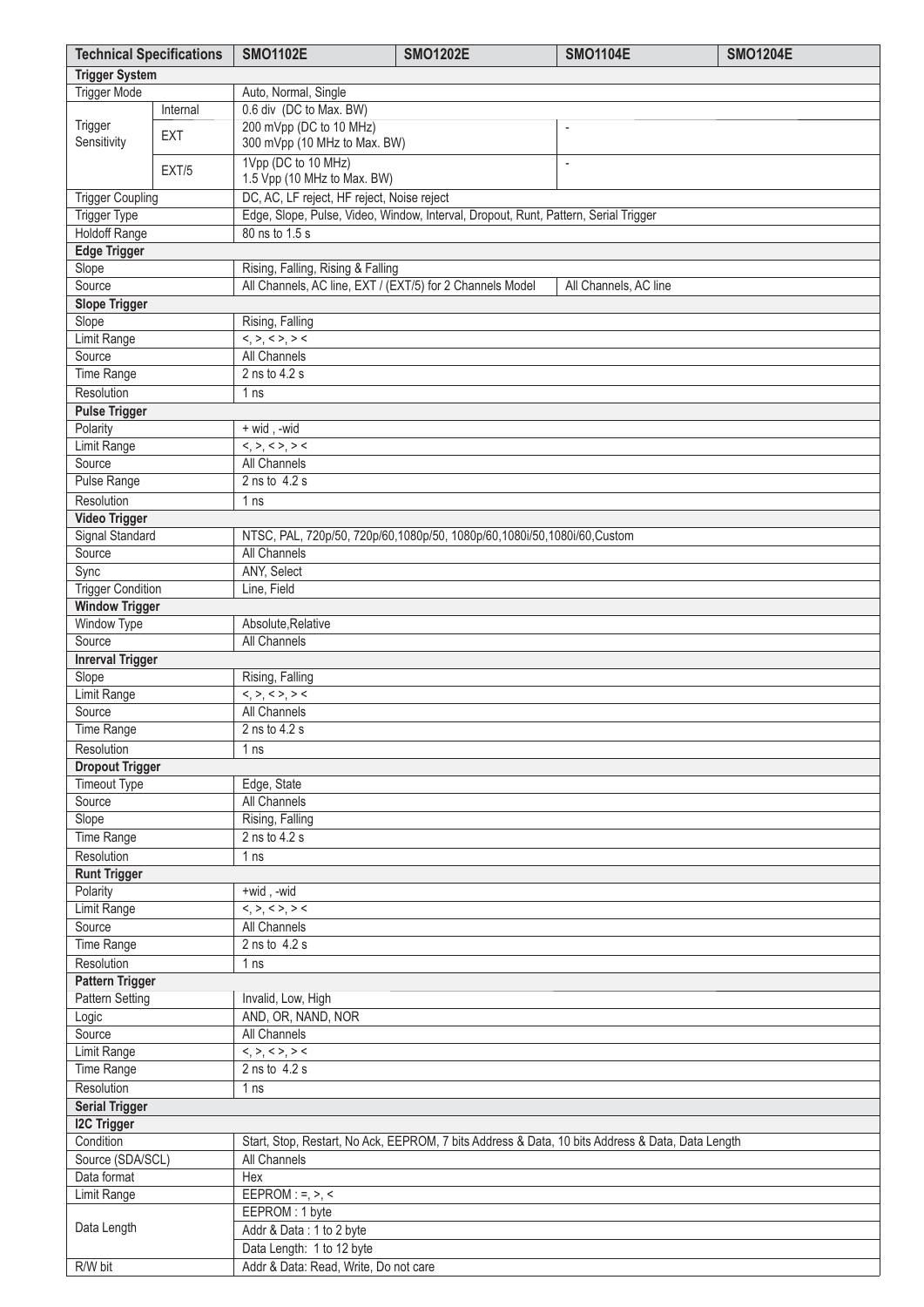| <b>Technical Specifications</b>     | <b>SMO1102E</b>                                  | <b>SMO1202E</b>                                                        | <b>SMO1104E</b> | <b>SMO1204E</b> |
|-------------------------------------|--------------------------------------------------|------------------------------------------------------------------------|-----------------|-----------------|
| <b>SPI Trigger</b>                  |                                                  |                                                                        |                 |                 |
| Condition                           | Data                                             |                                                                        |                 |                 |
| Source (CS/CL/Data)                 | All Channels                                     |                                                                        |                 |                 |
| Data Format                         | Binary                                           |                                                                        |                 |                 |
| Data Length                         | 4 to 96 bit                                      |                                                                        |                 |                 |
| <b>Bit Value</b>                    | 0, 1, X                                          |                                                                        |                 |                 |
| <b>Bit Order</b>                    | LSB, MSB                                         |                                                                        |                 |                 |
| UART/RS232 Trigger                  |                                                  |                                                                        |                 |                 |
| Condition                           | Start, Stop, Data, Parity Error                  |                                                                        |                 |                 |
| Source (RX/TX)                      | <b>All Channels</b>                              |                                                                        |                 |                 |
| Data Format                         | Hex                                              |                                                                        |                 |                 |
| Limit Range                         | $=, >, <$                                        |                                                                        |                 |                 |
| Data Length                         | 1 byte                                           |                                                                        |                 |                 |
| Data Width                          | 5 bit, 6 bit, 7 bit, 8 bit                       |                                                                        |                 |                 |
| Parity Check                        | None, Odd, Even                                  |                                                                        |                 |                 |
| Stop Bit                            | 1 bit, 1.5 bit, 2 bit                            |                                                                        |                 |                 |
| <b>Idle Level</b>                   | High, Low                                        |                                                                        |                 |                 |
| Baud (Selectable)                   |                                                  | 600 / 1200 / 2400 / 4800 / 9600 / 19200 / 38400 / 57600 / 115200 bit/s |                 |                 |
| (Custom)                            | 300 bit/s to 334000 bit/s                        |                                                                        |                 |                 |
| <b>CAN Trigger</b>                  |                                                  |                                                                        |                 |                 |
| Condition                           | All, Remote, ID, ID + Data, Error                |                                                                        |                 |                 |
| Source                              | All Channels                                     |                                                                        |                 |                 |
| ID                                  | STD (11 bit), EXT (29 bit)                       |                                                                        |                 |                 |
| Data Format                         | Hex                                              |                                                                        |                 |                 |
| Data Length                         | 1 to 2 byte                                      |                                                                        |                 |                 |
|                                     |                                                  | 5k / 10k / 20k / 50k / 100k / 125k / 250k / 500k / 800k / 1M bit/s     |                 |                 |
| Baud Rate (Selectable)              |                                                  |                                                                        |                 |                 |
| Baud Rate (Custom)                  | 5 kbit/s to 1 Mbit/s                             |                                                                        |                 |                 |
| <b>LIN Trigger</b>                  |                                                  |                                                                        |                 |                 |
| Condition                           | Break, Frame ID, ID + Data, Error                |                                                                        |                 |                 |
| Source                              | All Channels                                     |                                                                        |                 |                 |
| ID                                  | 1 byte                                           |                                                                        |                 |                 |
| Data Format                         | Hex                                              |                                                                        |                 |                 |
| Data Length                         | 1 to 2 byte                                      |                                                                        |                 |                 |
| <b>Baud Rate (Selectable)</b>       | 600 / 1200 / 2400 / 4800 / 9600 / 19200 bit/s    |                                                                        |                 |                 |
| Baud Rate (Custom)                  | 300 bit/s to 20 kbit/s                           |                                                                        |                 |                 |
| <b>Serial Decoder</b>               |                                                  |                                                                        |                 |                 |
| <b>I2C Decoder</b>                  |                                                  |                                                                        |                 |                 |
| Signal                              | SCL, SDA                                         |                                                                        |                 |                 |
| Address                             | 7 bits, 10 bits                                  |                                                                        |                 |                 |
| List                                | 1 to 7 lines                                     |                                                                        |                 |                 |
| <b>Theshold Level</b>               | - 4.5 to 4.5 div                                 |                                                                        |                 |                 |
| <b>SPI Decoder</b>                  |                                                  |                                                                        |                 |                 |
| Signal                              |                                                  | SCL, MISO, MOSI, CS (Note: SMO2102E can only use 2 signal identifiers) |                 |                 |
| Edge Select                         | Rising, Falling                                  |                                                                        |                 |                 |
| <b>Idle Level</b>                   | Low, High                                        |                                                                        |                 |                 |
| <b>Bit Order</b><br>Threshold Level | MSB, LSB<br>-4.5 to 4.5 div                      |                                                                        |                 |                 |
| List                                | 1 to 7 lines                                     |                                                                        |                 |                 |
| UART/RS232 Decoder                  |                                                  |                                                                        |                 |                 |
| Signal                              | RX, TX                                           |                                                                        |                 |                 |
| Data Width                          | 5 bit, 6 bit, 7 bit, 8 bit                       |                                                                        |                 |                 |
| Parity Check                        | None, Odd, Even                                  |                                                                        |                 |                 |
| Stop Bit                            | 1 bit, 1.5 bit, 2 bit                            |                                                                        |                 |                 |
| <b>Idle Level</b>                   | Low, High                                        |                                                                        |                 |                 |
| <b>Threshold Level</b>              | $-4.5$ to $4.5$ div                              |                                                                        |                 |                 |
| List                                | $1$ to $7$ lines                                 |                                                                        |                 |                 |
| <b>CAN Decoder</b>                  |                                                  |                                                                        |                 |                 |
| Signal                              | CAN_H, CAN_L                                     |                                                                        |                 |                 |
| Source<br>Threshold                 | CAN_H, CAN_L, CAN_H-CAN_L<br>$-4.5$ to $4.5$ div |                                                                        |                 |                 |
| List                                | 1 to 7 lines                                     |                                                                        |                 |                 |
|                                     |                                                  |                                                                        |                 |                 |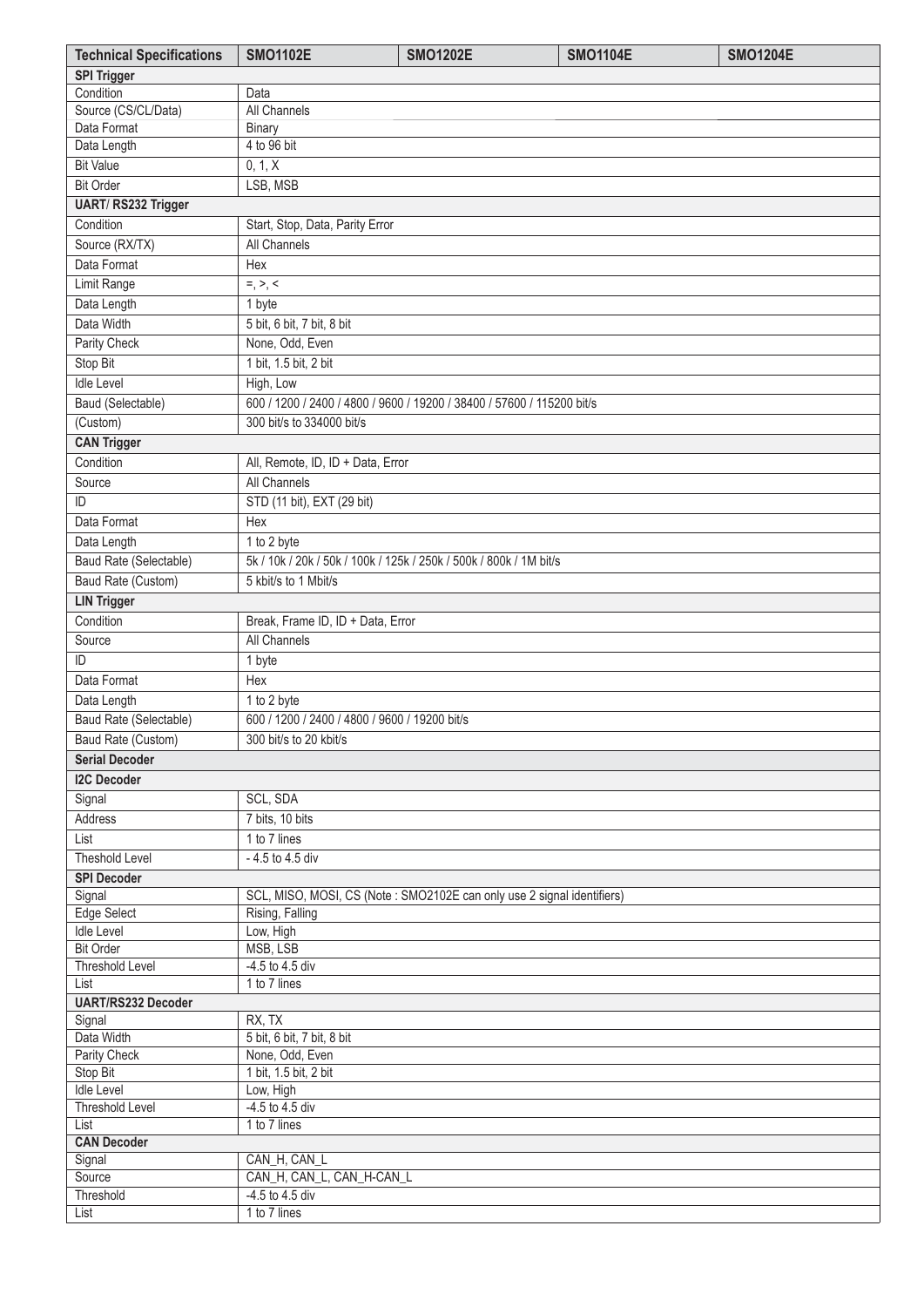| <b>Technical Specifications</b>                                      | <b>SMO1102E</b>                                                                                         | <b>SMO1202E</b>                                                                                         | <b>SMO1104E</b>                                       | <b>SMO1204E</b>           |  |  |
|----------------------------------------------------------------------|---------------------------------------------------------------------------------------------------------|---------------------------------------------------------------------------------------------------------|-------------------------------------------------------|---------------------------|--|--|
| <b>LIN Decoder</b>                                                   |                                                                                                         |                                                                                                         |                                                       |                           |  |  |
| LIN Specific Package Revision                                        | Ver 1.3, Ver 2.0                                                                                        |                                                                                                         |                                                       |                           |  |  |
| Threshold                                                            | -4.5 to 4.5 div                                                                                         |                                                                                                         |                                                       |                           |  |  |
| List                                                                 | 1 to 7 lines                                                                                            |                                                                                                         |                                                       |                           |  |  |
| <b>Signal Measurement</b>                                            |                                                                                                         |                                                                                                         |                                                       |                           |  |  |
| Source                                                               | All Channels, Math, Ref, History                                                                        |                                                                                                         |                                                       |                           |  |  |
| Number of Measurements                                               | Display 5 measurements simultaneously                                                                   |                                                                                                         |                                                       |                           |  |  |
| <b>Measurement Range</b>                                             | Screen region, Gate region                                                                              |                                                                                                         |                                                       |                           |  |  |
| Auto Measurement                                                     | 38 (Types)                                                                                              |                                                                                                         |                                                       |                           |  |  |
| Vertical (Voltage)                                                   |                                                                                                         | Vmax, Vmin, Vpp, Vamp, Vtop, Vbase, Mean, Cmean, Stdev, Cstd, Vrms, Crms, FOV, FPRE, ROV, RPRE, Level@X |                                                       |                           |  |  |
| Horizontal (Time)                                                    |                                                                                                         | Period, Freq, +Wid, -Wid, Rise Time, Fall Time, Bwid, +Dut, -Dut, Delay, Time@Level                     |                                                       |                           |  |  |
| Delay                                                                | Phase, FRR, FRF, FFR, FFF, LRR, LRF, LFF, Skew                                                          |                                                                                                         |                                                       |                           |  |  |
| <b>Cursor Measurement</b>                                            | Manual, Auto, Track                                                                                     |                                                                                                         |                                                       |                           |  |  |
| Cursors                                                              |                                                                                                         | Manual: Time X1, X2, (X1-X2), (1/ $\Delta$ T), Voltage Y1, Y2, (Y1-Y2) Track: Time X1, X2, (X1-X2)      |                                                       |                           |  |  |
| <b>Statistics</b>                                                    | Current, Mean, Min, Max, Std-Dev, Count                                                                 |                                                                                                         |                                                       |                           |  |  |
| Counter                                                              | Hardware 6 bits counter (channels are selectable)                                                       |                                                                                                         |                                                       |                           |  |  |
| <b>Math Functions</b>                                                |                                                                                                         |                                                                                                         |                                                       |                           |  |  |
| Operations<br><b>FFT Window</b>                                      | Rectangular, Blackman, Hanning, Hamming, Flat top                                                       | Add, Subtract, Multiply, Divide, FFT(1 Mpoints), d/dt, Integration, Square Root                         |                                                       |                           |  |  |
| <b>FFT Display</b>                                                   | Full Screen, Split                                                                                      |                                                                                                         |                                                       |                           |  |  |
| Number of Decoders                                                   | $\overline{2}$                                                                                          |                                                                                                         |                                                       |                           |  |  |
| USB AWG Module option : SMO1004E-FG (Four Channel Model only)        |                                                                                                         |                                                                                                         |                                                       |                           |  |  |
| Channel                                                              |                                                                                                         |                                                                                                         | 1                                                     |                           |  |  |
| Max. Output Frequency                                                | $\overline{\phantom{a}}$                                                                                |                                                                                                         | 25 MHz                                                |                           |  |  |
| Sampling Rate                                                        | $\overline{\phantom{a}}$                                                                                |                                                                                                         | 125 MSa/s                                             |                           |  |  |
| <b>Frequency Resolution</b>                                          | $\overline{\phantom{a}}$                                                                                |                                                                                                         | $1 \mu$ Hz                                            |                           |  |  |
| <b>Frequency Accuracy</b>                                            | $\overline{\phantom{a}}$                                                                                |                                                                                                         | $± 50$ ppm                                            |                           |  |  |
| <b>Vertical Resolution</b>                                           |                                                                                                         |                                                                                                         | 14 bits                                               |                           |  |  |
|                                                                      | $\overline{\phantom{a}}$<br>÷,                                                                          |                                                                                                         | -1.5 to +1.5 V (50 $\Omega$ ), -3 to 3 V (High-Z)     |                           |  |  |
| Amplitude Range                                                      | ÷,                                                                                                      |                                                                                                         | Sine, Square, Ramp, Pulse, Noise, DC & 45 built in    |                           |  |  |
| Waveform Type                                                        |                                                                                                         |                                                                                                         | waveforms                                             |                           |  |  |
| Output Impedance                                                     | $\overline{\phantom{a}}$                                                                                |                                                                                                         | $50 \Omega \pm 2\%$                                   |                           |  |  |
| Protection                                                           | $\overline{\phantom{a}}$                                                                                |                                                                                                         | Over-Voltage Protection, Current-Limting Protection   |                           |  |  |
| <b>Sine</b>                                                          |                                                                                                         |                                                                                                         |                                                       |                           |  |  |
| Frequency                                                            | $\overline{\phantom{a}}$                                                                                |                                                                                                         | 1 µHz to 25 MHz                                       |                           |  |  |
| Offset Accuracy (10 kHz)                                             | $\overline{\phantom{a}}$                                                                                |                                                                                                         | ± (1% *Offset Setting Value + 1 mVpp)                 |                           |  |  |
| Amplitude flatness (10 kHz, 5<br>Vpp)                                | $± 0.3$ dB                                                                                              |                                                                                                         |                                                       |                           |  |  |
| <b>SFDR</b>                                                          | DC to 1 MHz<br>$: -60$ dBc,<br>1 MHz to 5 MHz : -55 dBc,<br>$\overline{a}$<br>5 MHz to 25 MHz : -50 dBc |                                                                                                         |                                                       |                           |  |  |
| HD                                                                   | $\overline{\phantom{a}}$                                                                                |                                                                                                         | DC to 5 MHz<br>: -50 dBc,                             | 5 MHz to 25 MHz : -45 dBc |  |  |
| Square/Pulse                                                         |                                                                                                         |                                                                                                         |                                                       |                           |  |  |
| Frequency                                                            | $\overline{\phantom{a}}$                                                                                |                                                                                                         | 1 µHz to 10MHz                                        |                           |  |  |
| Duty Cycle                                                           | $\overline{\phantom{a}}$                                                                                |                                                                                                         | 1% to 99%                                             |                           |  |  |
| Rise / Fall time                                                     | ÷,                                                                                                      |                                                                                                         | < 24 ns (10% to 90%)                                  |                           |  |  |
| Overshoot                                                            | $\overline{\phantom{a}}$                                                                                |                                                                                                         | $<$ 3% (1 kHz, 1 Vpp, typical)                        |                           |  |  |
| <b>Pulse Width</b>                                                   | $\overline{\phantom{a}}$                                                                                |                                                                                                         | $> 50$ ns                                             |                           |  |  |
| <b>Jitter</b>                                                        | $\overline{\phantom{a}}$                                                                                |                                                                                                         | $< 500$ ps + 10ppm                                    |                           |  |  |
| Ramp                                                                 |                                                                                                         |                                                                                                         |                                                       |                           |  |  |
| Frequency                                                            | ٠                                                                                                       |                                                                                                         | 1 µHz to 300 kHz                                      |                           |  |  |
| Linearity                                                            | $\overline{\phantom{a}}$                                                                                |                                                                                                         | < 0.1% of Pk-Pk (Typical 1 kHz, 1 Vpp, 100% Symmetry) |                           |  |  |
| Symmetry                                                             | $\overline{\phantom{a}}$                                                                                |                                                                                                         | 0% to 100% (Adjustable)                               |                           |  |  |
| $\overline{DC}$                                                      |                                                                                                         |                                                                                                         |                                                       |                           |  |  |
| <b>Offset Range</b>                                                  | ÷,                                                                                                      |                                                                                                         | $\pm$ 1.5 V (50 $\Omega$ ), $\pm$ 3 V (High-z)        |                           |  |  |
| Accuracy                                                             | $\overline{\phantom{a}}$                                                                                |                                                                                                         | $\pm$ (offset* 1% + 3 mV)                             |                           |  |  |
| <b>Noise</b>                                                         |                                                                                                         |                                                                                                         |                                                       |                           |  |  |
| <b>Bandwidth</b>                                                     | ٠                                                                                                       |                                                                                                         | > 25 MHz (-3 dB)                                      |                           |  |  |
| <b>Arbitrary Wave</b>                                                |                                                                                                         |                                                                                                         |                                                       |                           |  |  |
| Frequency                                                            | ÷                                                                                                       |                                                                                                         | 1 µHz to 5 MHz                                        |                           |  |  |
| Wave Length                                                          | $\overline{\phantom{a}}$                                                                                |                                                                                                         | 16 kpts                                               |                           |  |  |
| Sampling Rate                                                        | $\mathbf{r}$                                                                                            |                                                                                                         | 125 MSa/s                                             |                           |  |  |
| Digital Channels MSO Option: SMO1004E-16LA (Four Channel Model only) |                                                                                                         |                                                                                                         |                                                       |                           |  |  |
| No. of Channels                                                      | ÷,                                                                                                      |                                                                                                         | 16                                                    |                           |  |  |
| Max. Sampling Rate                                                   | ٠                                                                                                       |                                                                                                         | 1 GSa/s                                               |                           |  |  |
| <b>Memory Depth</b>                                                  | $\overline{\phantom{a}}$                                                                                |                                                                                                         | 14 Mpts/CH                                            |                           |  |  |
| Min Detectable Pulse Width                                           | $\overline{\phantom{a}}$                                                                                |                                                                                                         | 4 <sub>ns</sub>                                       |                           |  |  |
| Level Group                                                          | $\overline{\phantom{a}}$                                                                                |                                                                                                         | D0 to D7, D8 to D15                                   |                           |  |  |
|                                                                      |                                                                                                         |                                                                                                         | $-3$ V to 3 V                                         |                           |  |  |
| Level Range                                                          | $\overline{\phantom{a}}$                                                                                |                                                                                                         | TTL, CMOS, LVCMOS3.3, LVCMOS2.5, custom               |                           |  |  |
| Logic Type                                                           | $\overline{\phantom{a}}$                                                                                |                                                                                                         |                                                       |                           |  |  |